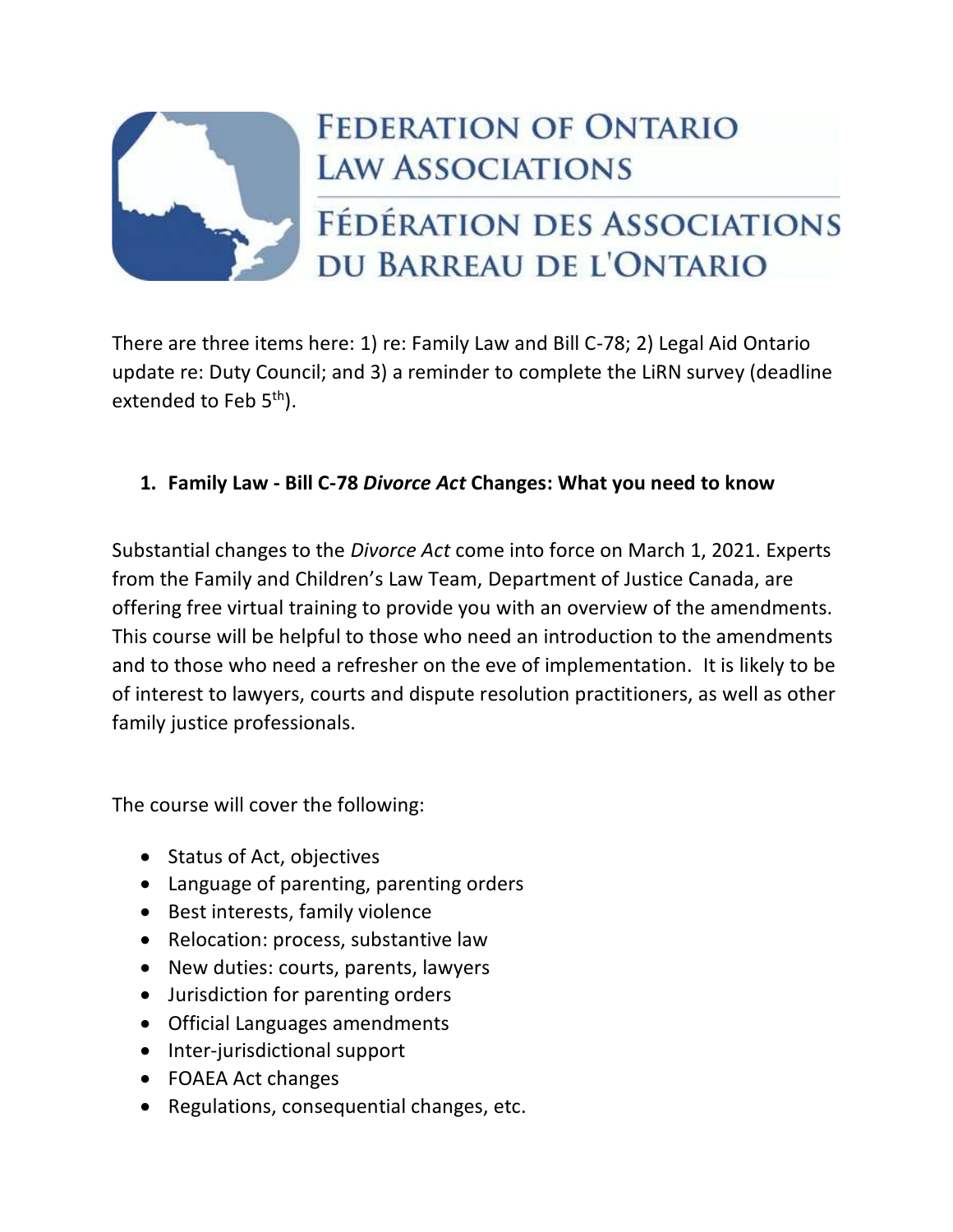#### **Courses Dates and Times:**

February 22, 2021 – 11 am to 2 pm (English): <https://www.eventbrite.com/e/138501899911>

February 23, 2021 – 12 pm to 3 pm (English): <https://www.eventbrite.com/e/138514728281>

February 24, 2021 – 9 am to 12 pm (French): <https://www.eventbrite.com/e/138660672805>

February 24, 2021 – 1 pm to 4 pm (English): <https://www.eventbrite.com/e/138517119433>

February 25, 2021 – 11 am to 2 pm (English): <https://www.eventbrite.com/e/138519163547>

February 26, 2021 – 9 am to 12 pm (French): <https://www.eventbrite.com/e/138665168251>

**For Department of Justice employees**: A limited number of seats will be reserved for Department of Justice employees in each session. You must also register through People Soft using course code: 017757

**Accreditation by Law Society of Ontario**: This activity is eligible for up to 3 hours of Substantive content (but ultimately it is the lawyer's responsibility to determine whether the activity qualifies under the LSO's CPD Requirement regarding the Substantive content)

\*\*Please also note that the Department of Justice Canada is offering online courses related to Bill C-78. You can find the first one **Introduction to Federal Family Law Amendments** at: [https://www.justice.gc.ca/eng/fl-df/cfl-mdf/trai](https://www.justice.gc.ca/eng/fl-df/cfl-mdf/trai-form/index.html)[form/index.html](https://www.justice.gc.ca/eng/fl-df/cfl-mdf/trai-form/index.html)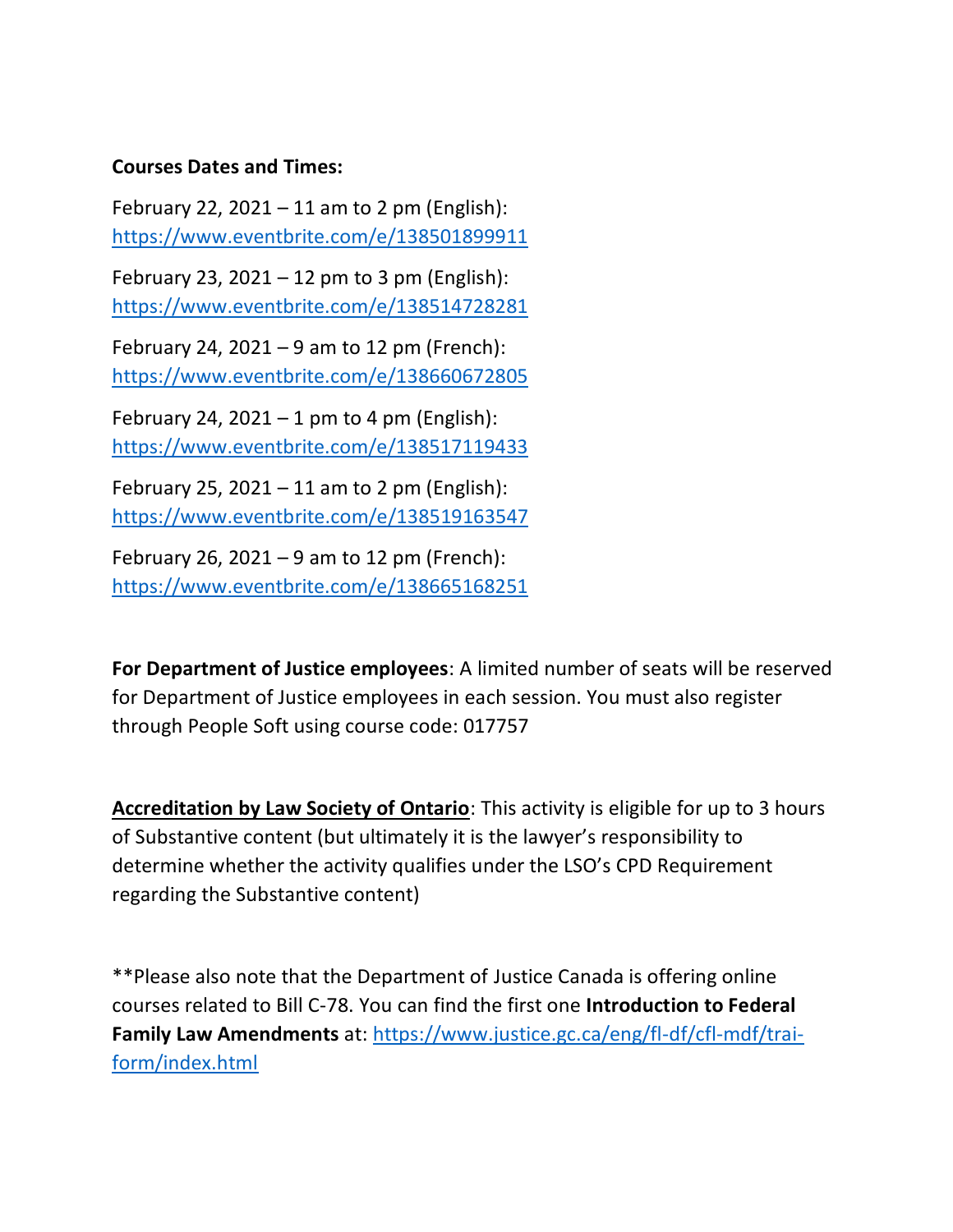## **2. Legal Aid Ontario – bail coverage increase to address COVID challenges**

Legal Aid Ontario is about to announce - probably Tuesday of next week another COVID emergency measure to increase LAO's coverage for bail hearings from two to four hours. The details are set out below. A key point for your members is that while it will apply to bail hearings on certificates issued on or after January 1, and counsel are encouraged to conduct bail hearings with those additional hours in mind, counsel should not bill on those matters to obtain the additional hours until we have made the necessary changes to our portal billing system. These changes will be in place by February 28, 2021. For further information, please contact LAO policy counsel Simone Bern at [berns@lao.on.ca](mailto:berns@lao.on.ca)

## **Key Details**

- LAO to double compensation for bail hearings for block fee and tariff matters in recognition of longer bail hearings
- With the move to virtual hearings during COVID-19, Legal Aid Ontario recognizes bail hearings are taking significantly longer to prepare for and conduct.
- To account for this increase in time, LAO will double compensation for bail hearings for block fee and tariff matters on certificates issued on or after January 1, 2021.
- This temporary support is part of LAO's COVID-19 response and not intended as a permanent increase.
- The increase acknowledges counsel's important work and dedication to effective representation of LAO clients at bail, and highlights our commitment to vulnerable, Indigenous and racialized clients who are overrepresented in custody and on remand.
- LAO will make the necessary updates to their billing system to accommodate the change and they encourage counsel to take on bail matters at the new 4-hour rate. However, they ask that counsel not to bill the matters until February 28, 2021 to permit them the time to make the necessary changes to their billing system.

### **3. LiRN survey**

As you know, LiRN has been conducting a survey re: Law Library use and needs. They have decided to keep the survey open until February 5<sup>th</sup>. If